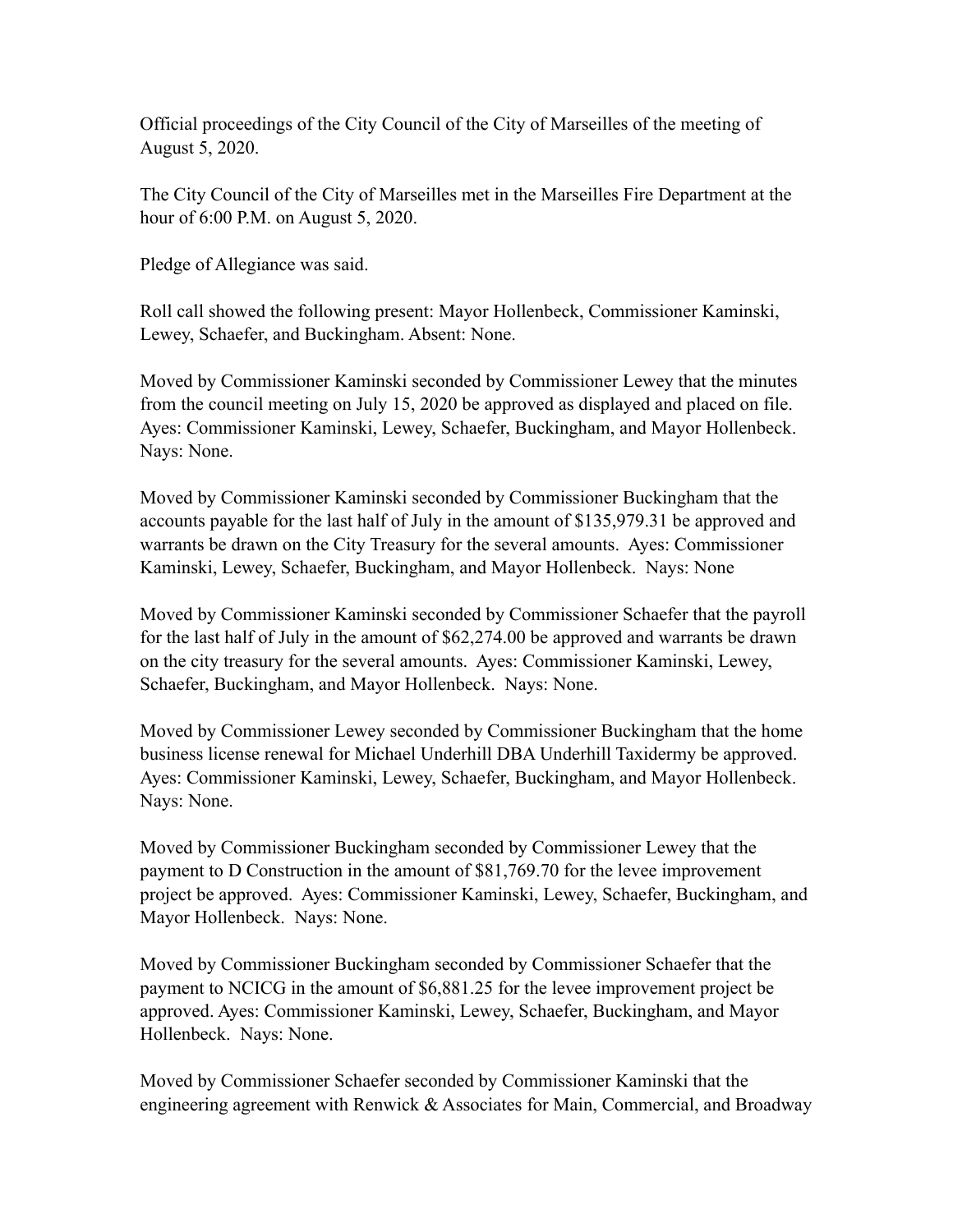intersections be approved. MFT funds will be used for this project and up to 80% will be federal aid. Ayes: Commissioner Kaminski, Lewey, Schaefer, Buckingham, and Mayor Hollenbeck. Nays: None.

Moved by Commissioner Buckingham seconded Commissioner Kaminski that Ordinance 1762, an ordinance amending Section 52.18 of the Code of Marseilles as to NSF charges be adopted. Ayes: Commissioner Kaminski, Lewey, Schaefer, Buckingham, and Mayor Hollenbeck. Nays: None.

Moved by Commissioner Schaefer seconded by Commissioner Buckingham that Ordinance 1763, an ordinance amending Code of Marseilles as to stop intersections be adopted. This pertains to Walbridge Creek Subdivision. Ayes: Commissioner Kaminski, Lewey, Schaefer, Buckingham, and Mayor Hollenbeck. Nays: None.

Moved by Commissioner Schaefer seconded by Commissioner Lewey that Ordinance 1764, an ordinance amending Code of Marseilles as to speed signs be adopted. Ayes: Commissioner Kaminski, Lewey, Schaefer, Buckingham, and Mayor Hollenbeck. Nays: None.

Moved by Mayor Hollenbeck seconded by Commissioner Kaminski that Ordinance 1765, an ordinance directing sale of property in Marseilles be adopted. This is the small portion of land behind Spirits Liquor. Ayes: Commissioner Kaminski, Lewey, Schaefer, Buckingham, and Mayor Hollenbeck. Nays: None.

Moved by Commissioner Buckingham seconded by Commissioner Lewey that Ordinance 1766, an ordinance amending water and sewer connection fees be adopted. Ayes: Commissioner Kaminski, Lewey, Schaefer, Buckingham, and Mayor Hollenbeck. Nays: None.

Moved by Mayor Hollenbeck seconded by Commissioner Lewey that Ordinance 1767, an ordinance amending Section 97.003 numbering of buildings in Chapter 97: Streets and Sidewalks of the Code of Marseilles be adopted. Ayes: Commissioner Kaminski, Lewey, Schaefer, Buckingham, and Mayor Hollenbeck. Nays: None.

Dakota Fernandez with the boy scouts asked the council if he could complete his eagle project by building a walk path at Eagle Park. Dakota would like to construct a walk path that will contain some exercise equipment and a few benches. Moved by Mayor Hollenbeck seconded by Commissioner Kaminski that Dakota Fernandez be approved to construct a walk path at Eagle Park. Ayes: Commissioner Kaminski, Lewey, Schaefer, Buckingham, and Mayor Hollenbeck. Nays: None

Moved by Commissioner Kaminski seconded by Commissioner Buckingham that the city council adjourn to executive session authorized under section 2 (C) 2 Personnel of the